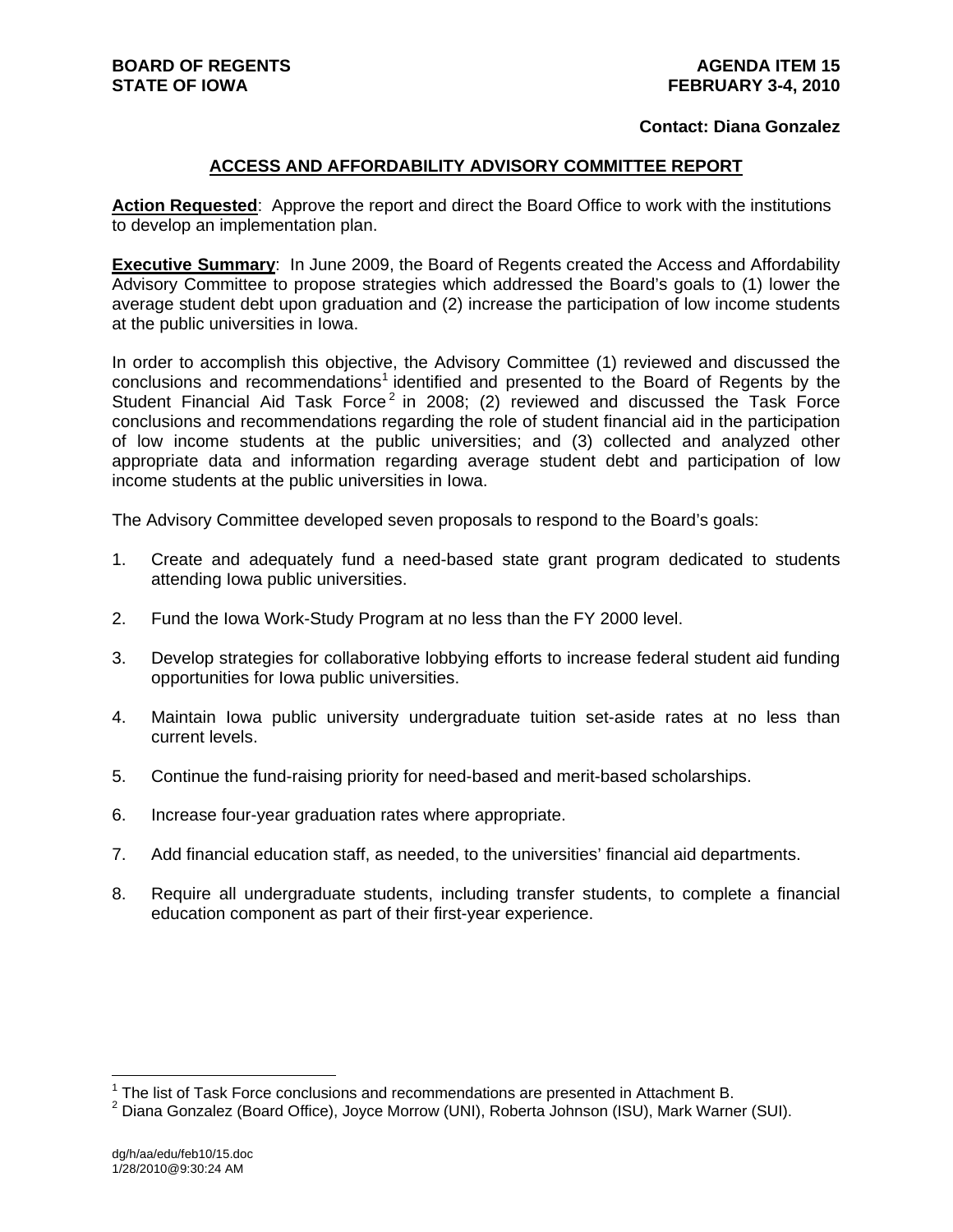# **BOARD OF REGENTS AGENUS AGENDA ITEM 15 STATE OF IOWA** PAGE 2 **PAGE 2**

### **Background:**

At its June 2008 meeting, the Board of Regents identified a strategic initiative to assess access and affordability at the Regent universities. The Student Financial Aid Task Force developed a two-part response to the Board's initiative. Part I, which was presented at the September 2008 Board of Regents meeting (Agenda Item 20) described and explained how the three key components that influence access and affordability, in combination, affect how students pay for their education. The three key components are cost of attendance; ability to pay; and financial aid resources (federal, state, institutional, private, other) available to students. Part II, which was presented at the December 2008 Board of Regents meeting (Agenda Item 13), summarized the key components related to student financial aid and identified conclusions and recommendations relative to the challenges and issues that affect access and affordability, especially related to student debt.

The Advisory Committee received its charge from Board President David Miles at its first meeting on June 10, 2009. Three sub-committees were subsequently created. Each sub-committee included functional and institutional representation and was chaired by a financial aid director. The sub-committees evaluated the following Task Force recommendations for their potential to affect student debt positively and/or positively affect the participation of low income students at the Regent universities and prepared seven proposals which described the intended audience, intended outcome, and plan of action.

- $\diamond$  Ensure that the tuition set-aside program keeps pace with tuition increases. Consider increasing the eligibility of resident students to qualify for need-based tuition set-aside dollars.
- $\diamondsuit$  Explore with appropriate state agencies the possibility of developing loan forgiveness programs by offering tax incentives to employers who provide loan forgiveness benefits.
- **♦** Explore increased funding.
	- $\Rightarrow$  Explore more state funding for grant aid programs.
	- $\Rightarrow$  Advocate for increased funding for federal financial aid scholarships and grants.
- Encourage greater participation of students in a four-year graduation plan.
- $\diamond$  Explore options with university fund-raising foundations.
	- $\Rightarrow$  Partner with institution fund-raising foundations to augment the volume of private dollars available to support need-based scholarships.
- $\Diamond$  Assess the efficacy of student financial aid information provided through the institutions' website and other media and make appropriate improvements to ensure that the information provided is easy-to-access and understandable.
- Evaluate financial aid department staffing levels to determine if adequate staffing is available to provide appropriate financial counseling for students.
- Explore more state funding for grant aid programs that can directly benefit Regent university students.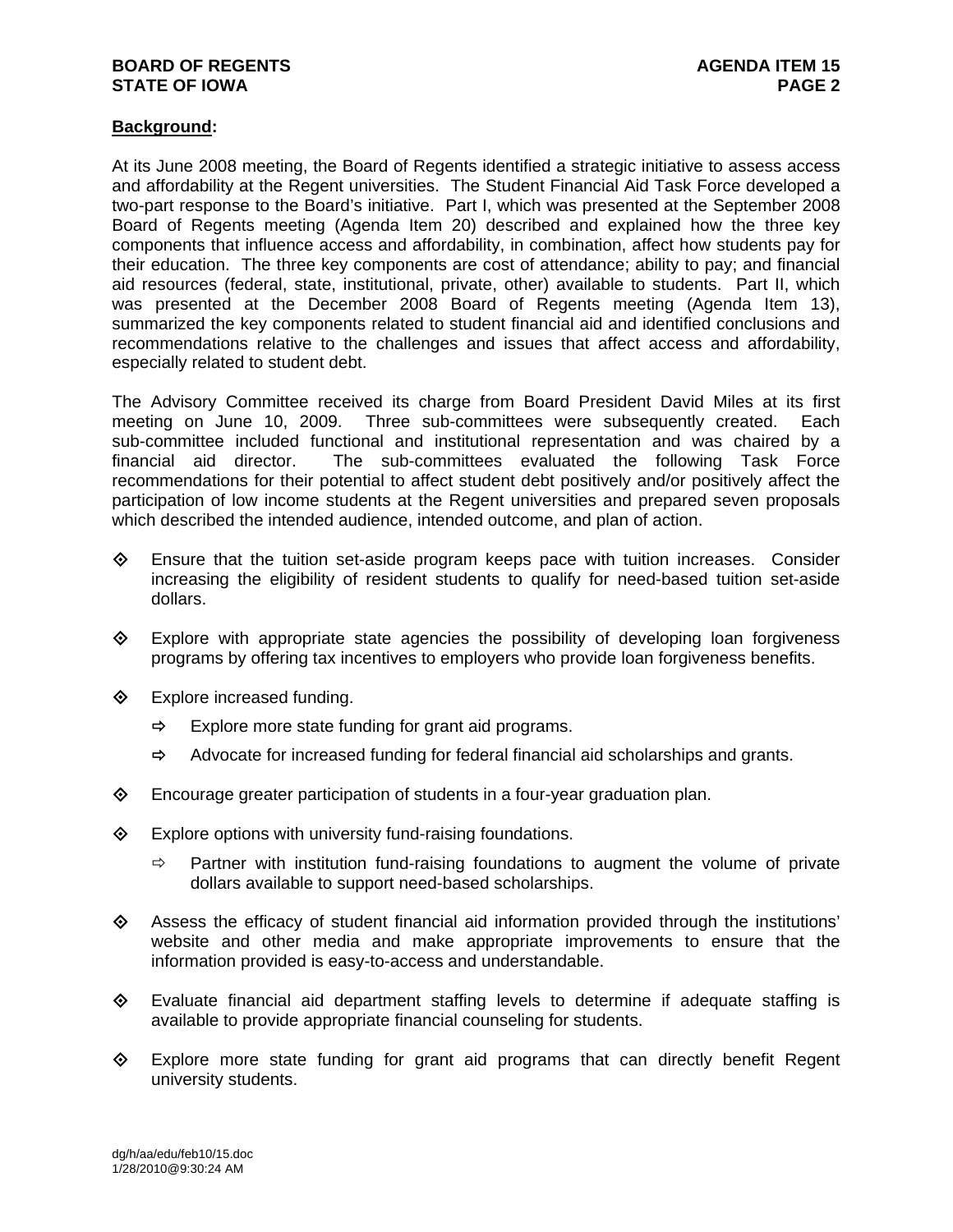The remaining Task Force recommendations, including those related to the Free Application for Federal Student Aid and the Iowa Code of Conduct, were evaluated by the financial aid directors. They prepared a report to describe how these recommendations had already been addressed by the individual institutions.

After consolidating the data analysis and recommendations made by the sub-committees, the Advisory Committee concluded that: (1) tuition at the Regent universities ranks among the lowest of its peers; (2) student demographics are not significantly different from other schools; (3) the cost of living in Iowa is among the lowest of the universities' peers.

Other factors that explain debt size and that provide an opportunity to make changes include the following: (1) endowment resources (which can be improved); (2) state policies (which need to change to provide funds to public universities because Iowa state need-based aid is lowest in the country for students attending public universities;  $3$  and (3) institutional financial aid packaging (which needs to improve to reduce the emphasis on borrowing).

The proposals, presented on the following pages, are consistent with the three factors that explain debt size.

The Board of Regents and the Regent universities are committed to providing a high quality undergraduate education which prepares Iowa residents to compete in a global marketplace. Declining state appropriations and declining or non-existent state financial aid to students is placing a disproportionately large burden on Iowa families to finance their students' education. However, the state's economy as well as the global economy is dependent on having a well-educated and competent workforce.

The map on the following page identifies six areas that are strongly related to student debt level. State policies are a critical factor and, in Iowa, state support has been declining as can be seen in the graph on page 6 and the chart on page 7.

 3 NASSGAP, 2007-08.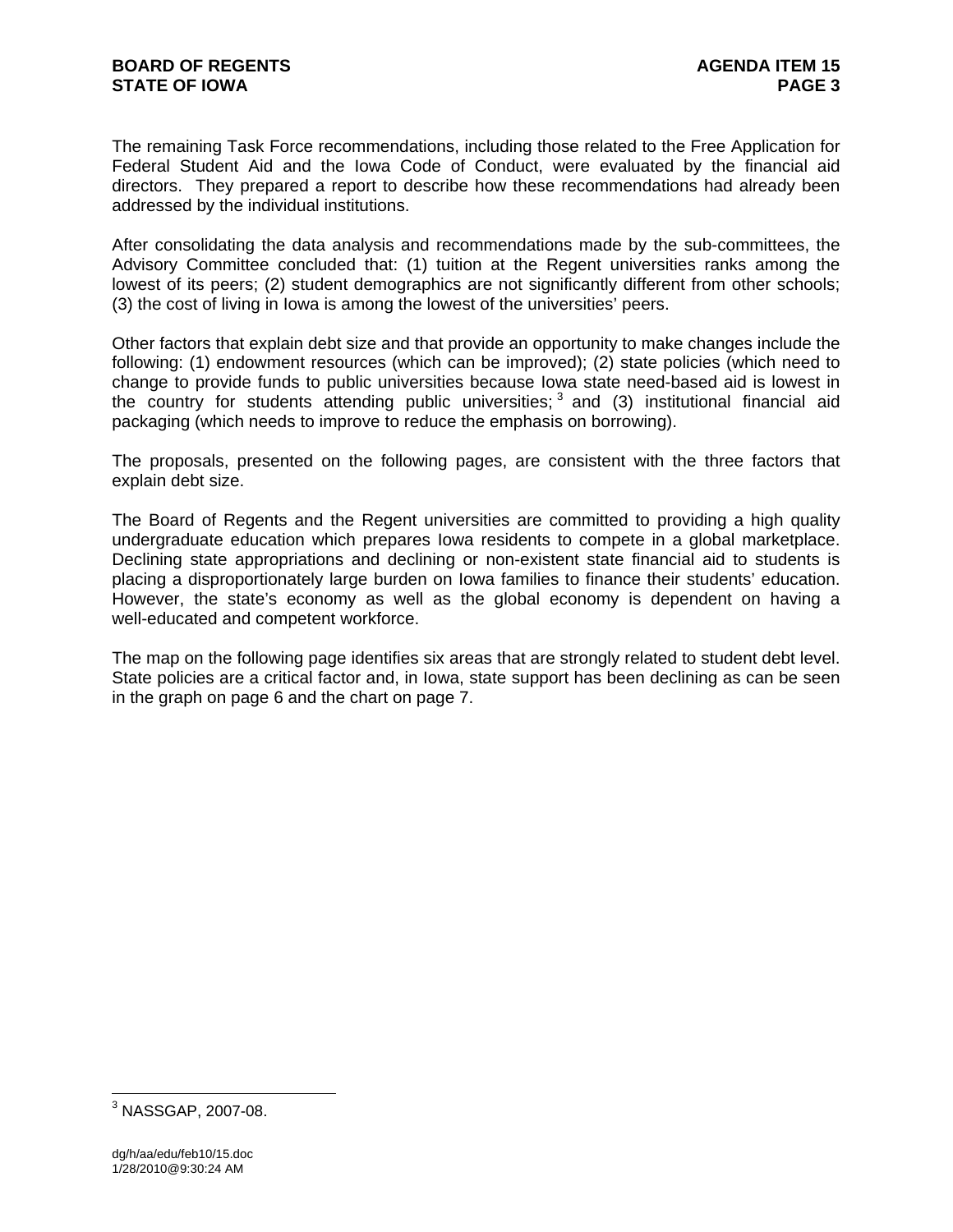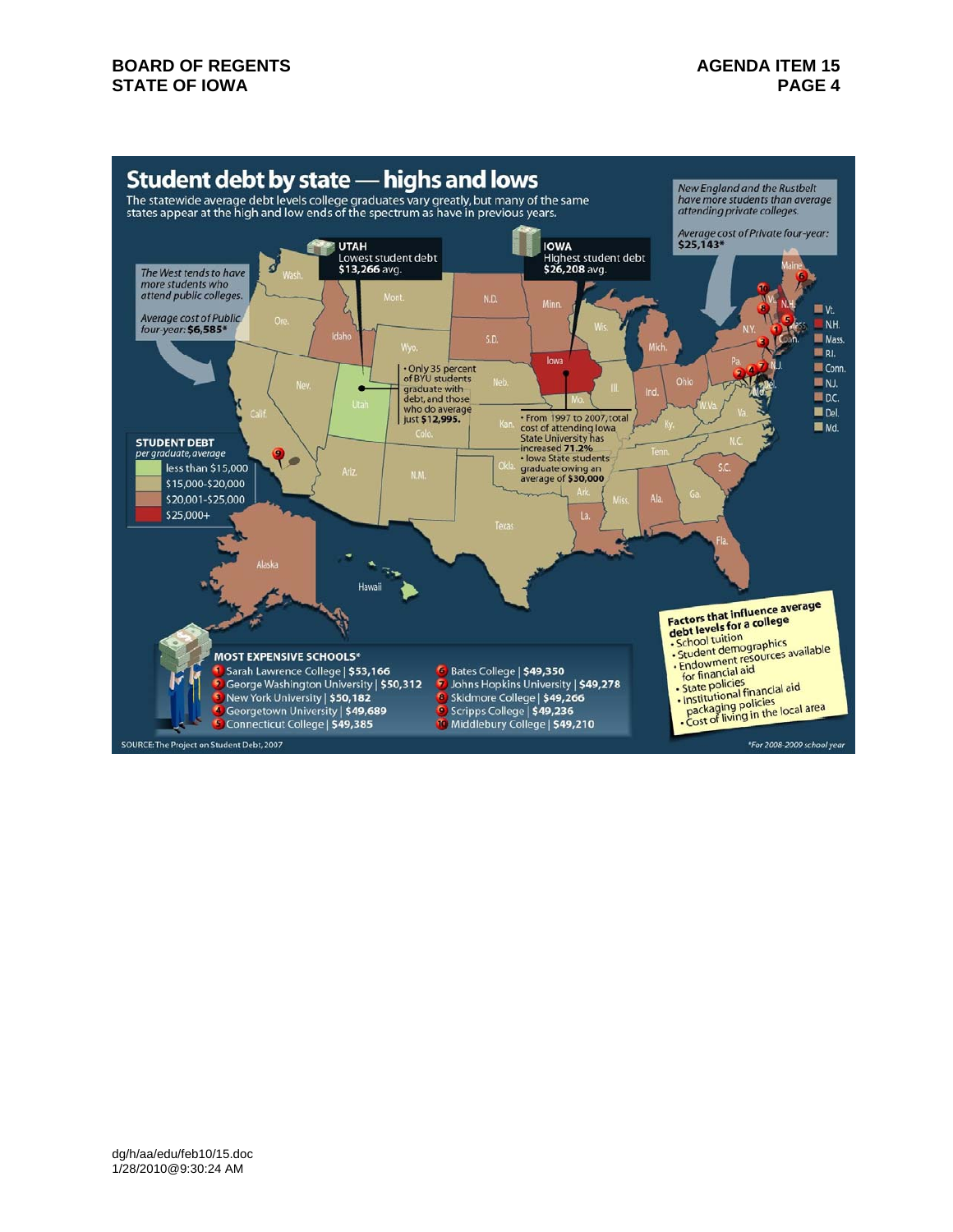#### **PROPOSAL #1: CREATE AND ADEQUATELY FUND A NEED-BASED STATE GRANT PROGRAM DEDICATED TO STUDENTS ATTENDING IOWA PUBLIC UNIVERSITIES**

**Intended Audience**: Iowa residents with priority to low-income students.

- **Intended Outcome**: A new need-based state grant program awarded specifically to students attending Iowa public universities.
- **Plan of Action:** The Board of Regents shall advocate for a new state grant program that provides need-based grants to students attending Iowa public universities. Funding for this state grant program cannot jeopardize the general education funding support for Iowa public universities.

Students attending public post-secondary institutions represent the majority of post-secondary students in Iowa. The Fall 2009 enrollment at public post-secondary institutions in Iowa is 172,089, which represents approximately 73% of the total lowa post-secondary enrollment.<sup>4</sup> Though currently there are specific need-based state grant programs dedicated to students attending independent colleges and universities and Iowa community colleges, no such state grant program is dedicated to Iowa public university students.



Source: NASSGAP 2007-08. Public includes two- and four-year post-secondary institutions. Arizona need-based grant aid to public institutions =  $$11,618,208$  in 2007-08; lowa need-based grant aid to public institutions = \$4,670,164 in 2007-08.

 $\overline{a}$ <sup>4</sup> Source: Fall 2009 Iowa Coordinating Council for Post High School Education Enrollment Report.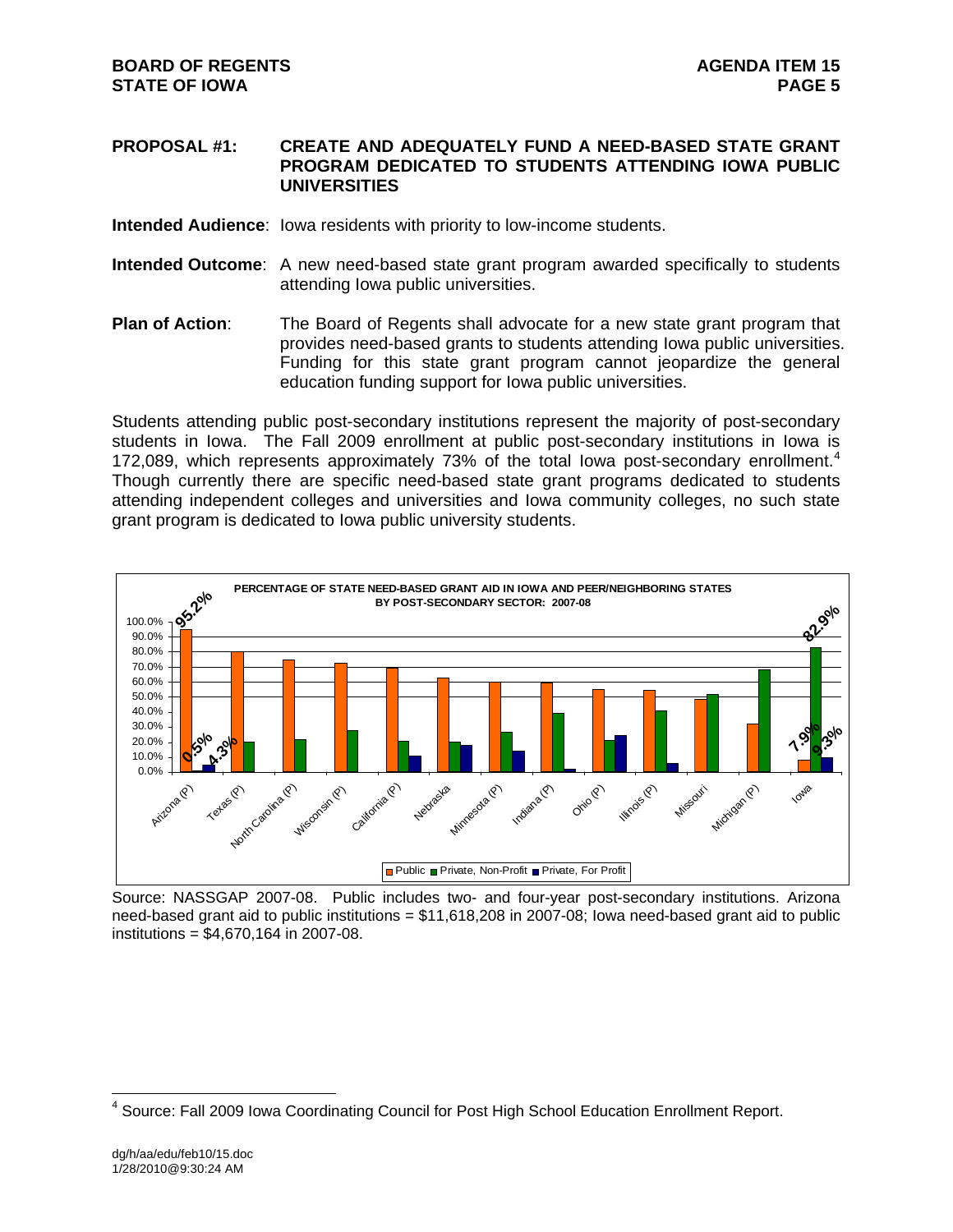# **BOARD OF REGENTS AGENUS AGENDA ITEM 15 STATE OF IOWA** PAGE 6 **PAGE 6**

The following graph reflects the 10% across-the-board budget cut imposed by Governor Culver on October 8, 2009. Total general university expenditures were reduced by the amount of the state funding cut to compute the updated percentages. Current state appropriation reductions will continue to place upward pressure on future tuition rates. It is critical that the state appropriations reductions be reversed.

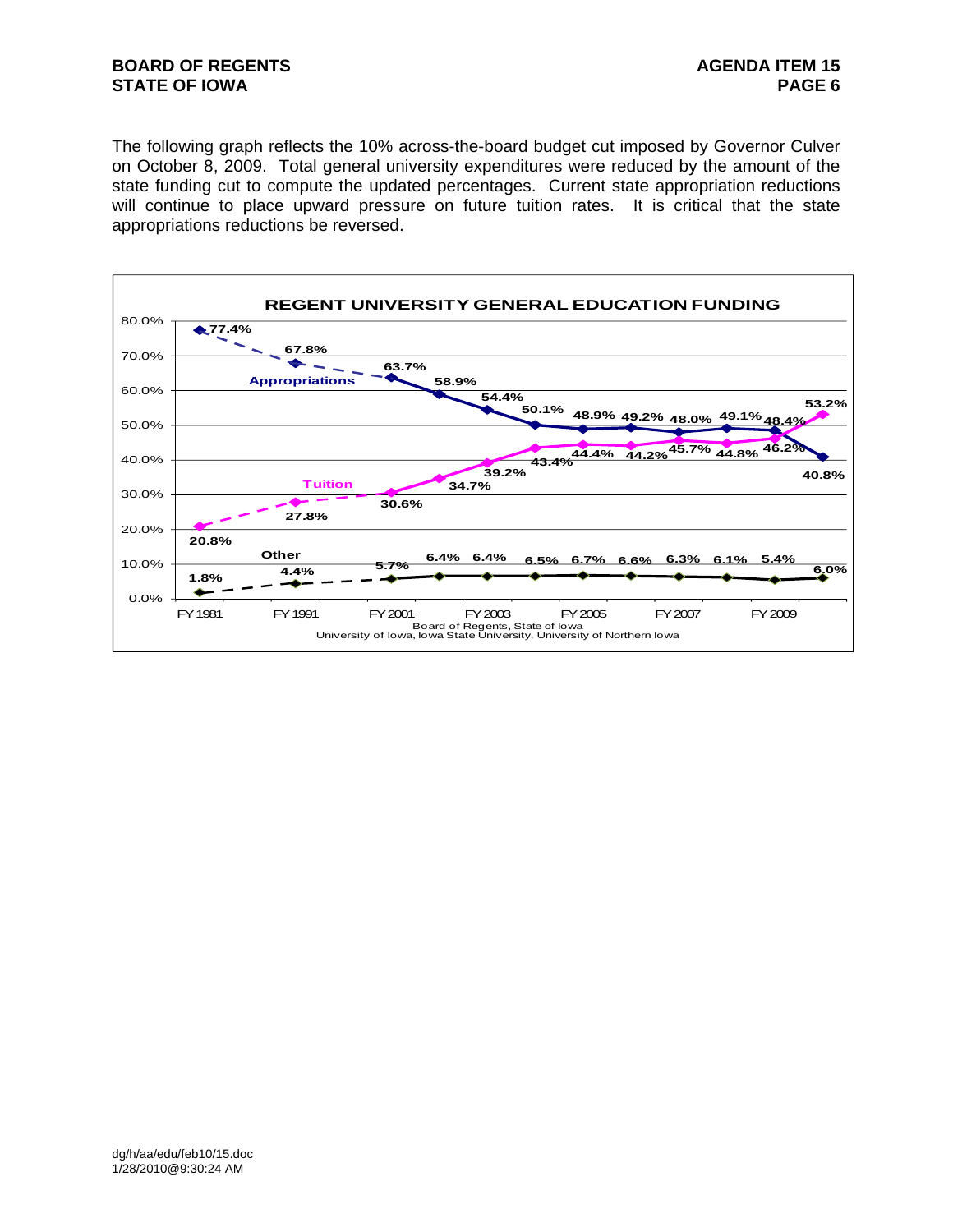### **PROPOSAL #2: FUND THE IOWA WORK-STUDY PROGRAM AT NO LESS THAN THE FY 2000 LEVEL**

**Intended Audience**: Iowa residents (priority to low-income students).

- **Intended Outcome**: Increased financial support reduces reliance on loans, engages students, increases retention, reduces the need for students to work extra hours off-campus, and provides experiential learning to students.
- **Plan of Action**: The Board of Regents shall advocate for state funding for the Iowa Work-Study program at no less than the FY 2000 level.

As the graph below shows, the Iowa Work-Study Program provided approximately \$1.6 million for need-based students at the Regent universities in FY 2000.<sup>5</sup> Between 2001-02 and 2005-06, no funds were appropriated by the Iowa state legislature for the work-study program. In 2008-09, the program received \$318,592 for the three Regent universities. However, in 2009-10, no funds were appropriated by the state legislature for the work-study program.



 5 Source: College Student Aid Commission.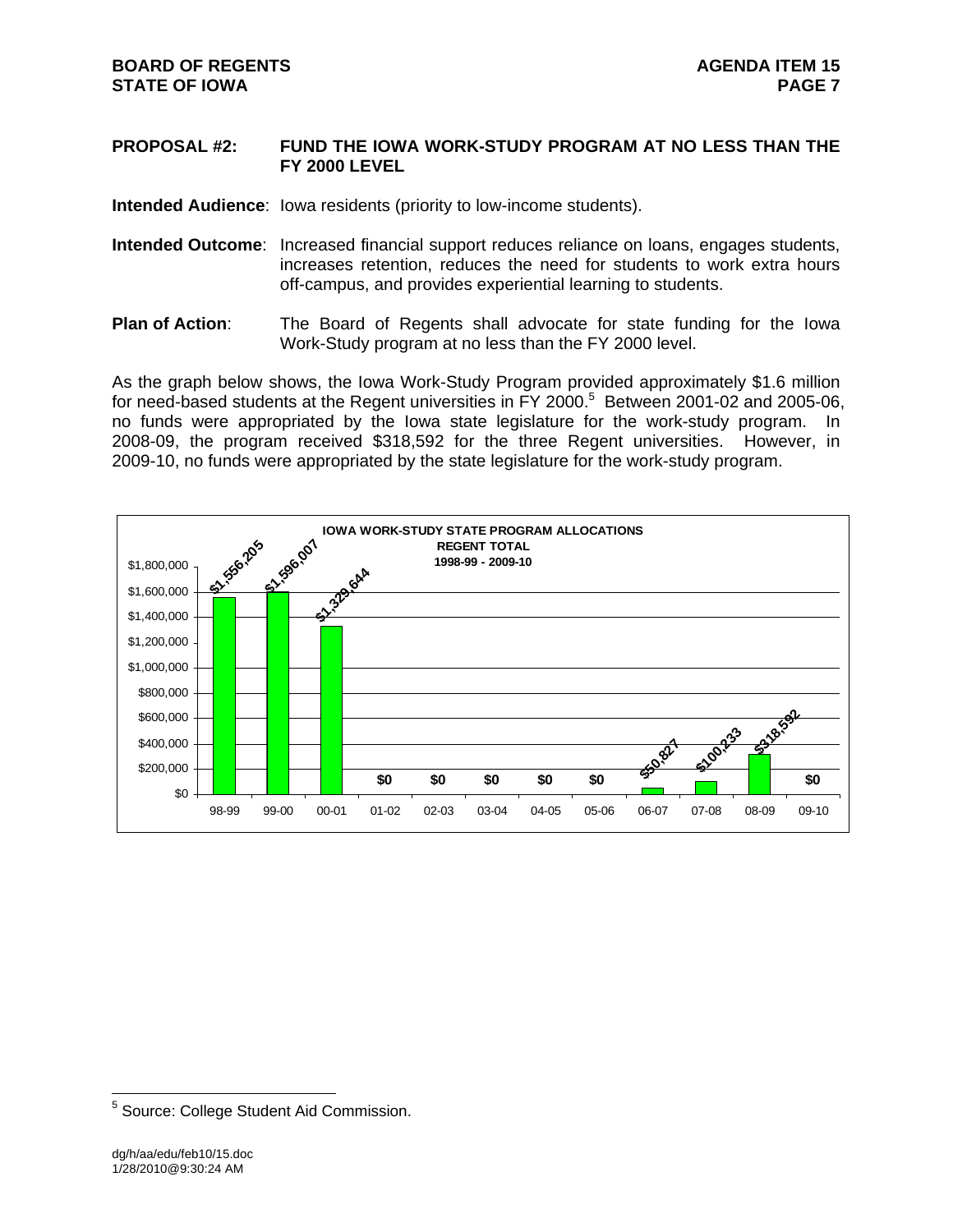### **PROPOSAL #3: DEVELOP STRATEGIES FOR COLLABORATIVE LOBBYING EFFORTS TO INCREASE FEDERAL STUDENT AID FUNDING OPPORTUNITIES FOR IOWA PUBLIC UNIVERSITIES**

- **Intended Audience**: Board of Regents, public university presidents, Iowa Washington delegation, financial aid directors, federal government relations directors.
- **Intended Outcome**: Increased federal student assistance for students enrolled in Iowa public universities.
- **Plan of Action:** The Board of Regents shall develop a strategy for increased collaborative and collective efforts for the benefit of the Regent Enterprise and individual universities.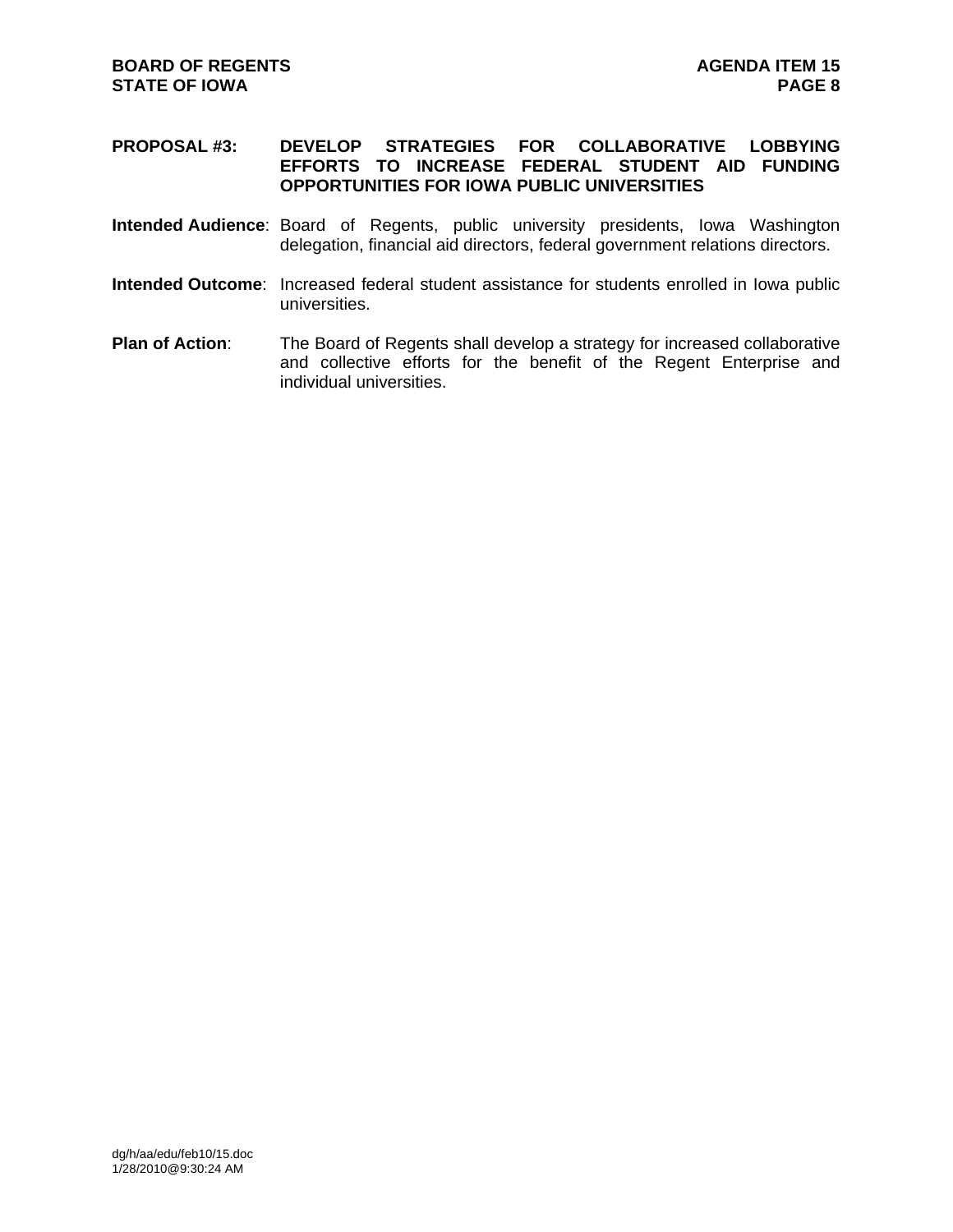# **PROPOSAL #4: MAINTAIN IOWA PUBLIC UNIVERSITY UNDERGRADUATE TUITION SET-ASIDE RATES AT NO LESS THAN CURRENT LEVELS**

**Intended Audience**: Undergraduate students.

- **Intended Outcome**: Greater and continued access to Iowa's public universities through scholarships and grants.
- **Plan of Action:** The Board of Regents shall continue to implement its policy (§8.02C(5i)) which directs the public universities to "provide at least the minimum required 15% gross tuition proceeds set-aside for student financial aid." The graphs below show the tuition set-aside rates and dollars provided by the public universities between 2003-04 and 2008-09.





dg/h/aa/edu/feb10/15.doc 1/28/2010@9:30:24 AM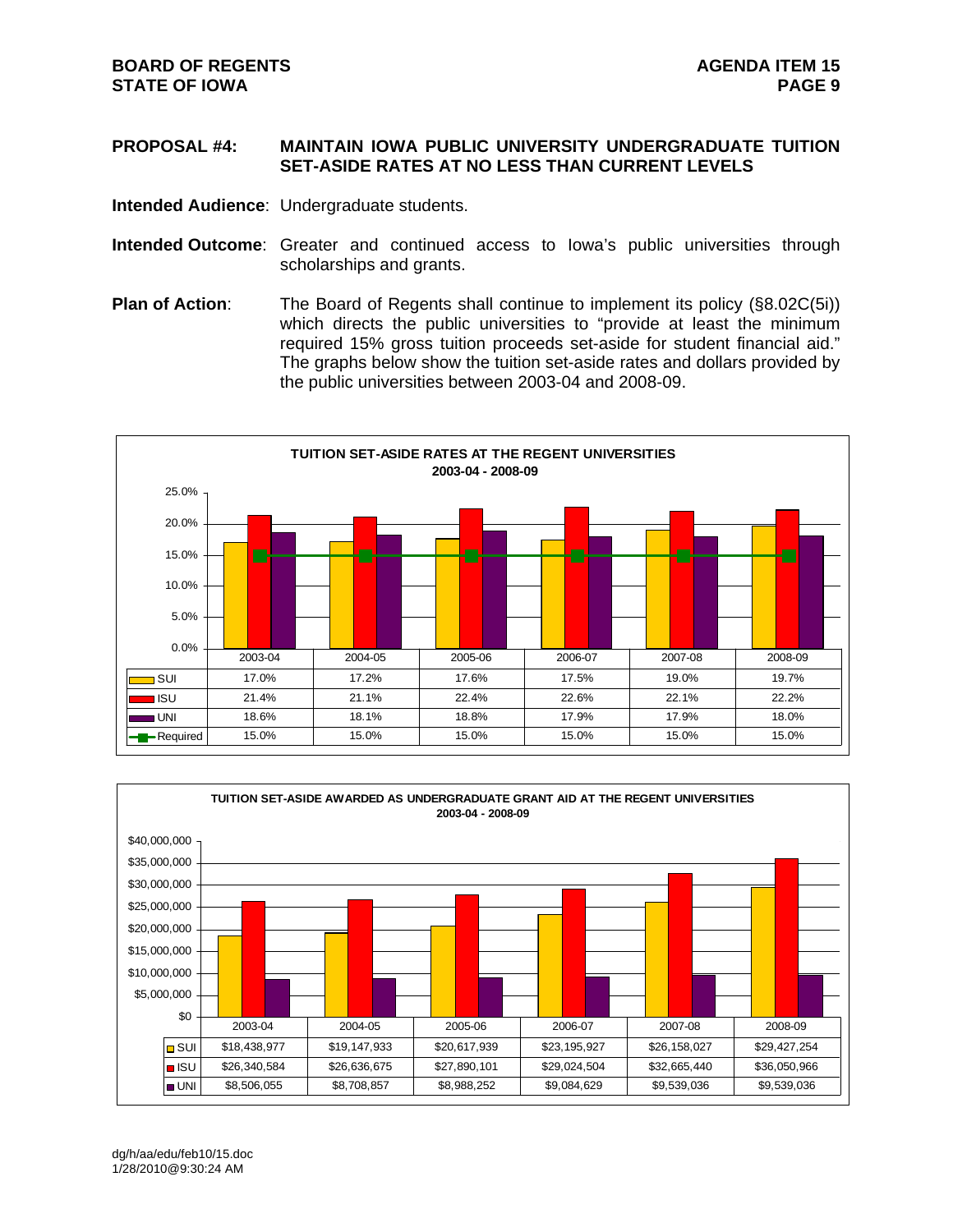#### **PROPOSAL #5: ESTABLISH A PRIORITY TO RAISE FUNDS FOR NEED-BASED AND MERIT-BASED SCHOLARSHIPS**

**Intended Audience**: Iowa public university presidents, deans, donors, Foundation presidents.

- **Intended Outcome**: Growth in the amount of private funds available to support students' financial needs.
- **Plan of Action**: The Board of Regents shall encourage the public universities to continue to work with the university fund-raising foundations to give high priority to raising need-based and merit-based scholarship and grant funds.

Securing private funds to provide financial support to undergraduate students has been identified as one of the fund raising priorities at the three public universities.

- $\diamond$  The University of Northern Iowa has set a target of raising approximately one half of their \$150,000,000 *Imagine the Impact Campaign* goal for scholarship purposes.
- $\diamond$  At Iowa State University, student support is the largest targeted amount (\$235 million) among the four categories in its \$800 million campaign and about 4,500 students will continue to receive scholarship support through generous benefactors.
- $\diamond$  At the University of Iowa, more than 50% of its endowment is currently directed at support of undergraduate and graduate students; it will also be a major portion of the upcoming campaign which is currently in the planning stage.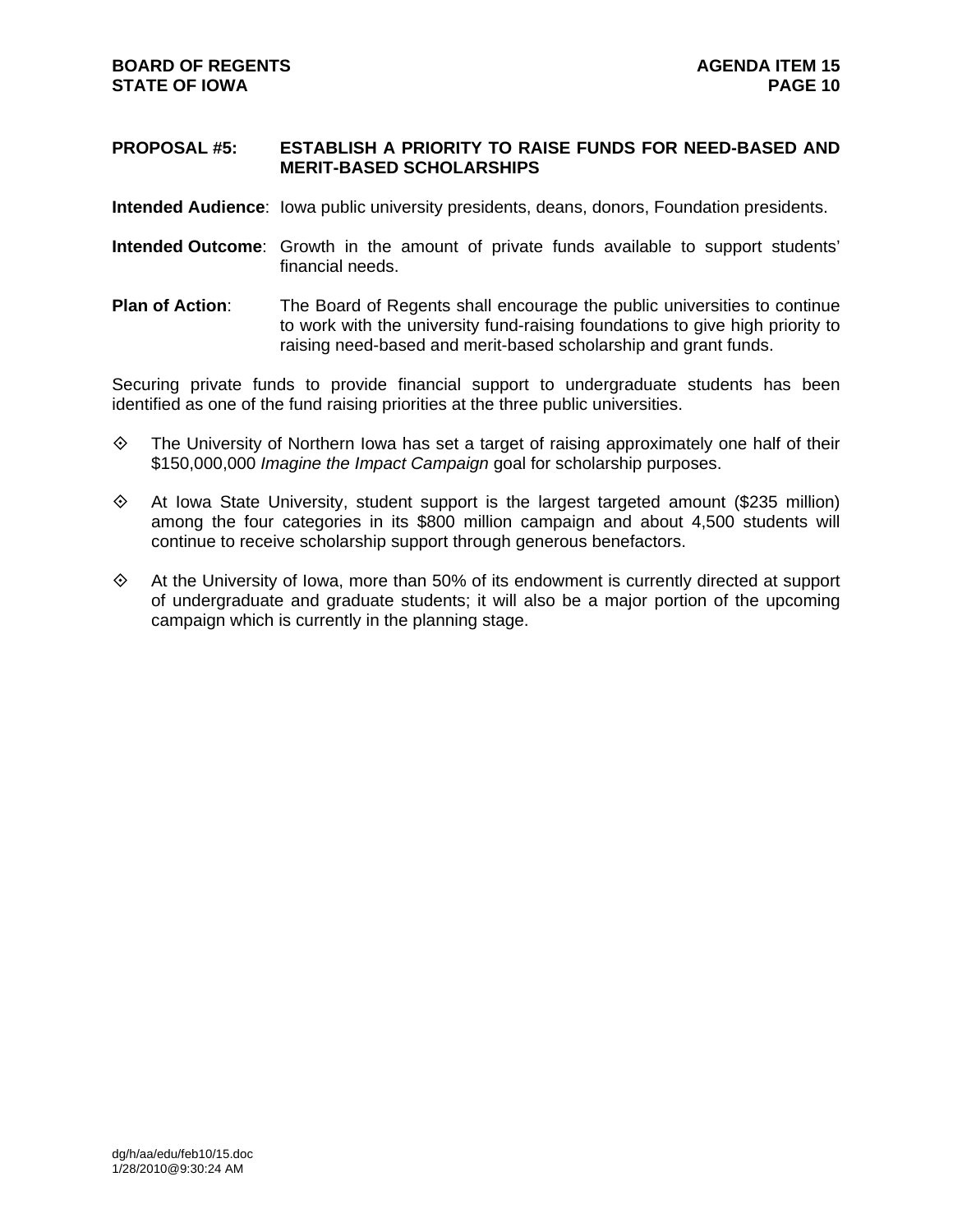# **PROPOSAL #6: INCREASE FOUR-YEAR GRADUATION RATES OF STUDENTS**

**Intended Audience**: Undergraduate students, parents, academic advisors.

**Intended Outcome**: Increased number of students who graduate in four years which could have the effect of lowering debt levels.

- $\diamond$  At SUI, the debt level for students who graduated with debt in four years was \$21,312; for those who graduated in more than four years, the debt level was \$25,691.
- $\diamond$  At ISU, the debt level for students who graduated with debt in four years was \$24,964; for those who graduated in more than four years, the debt level was \$35,108. ISU has two mandatory five-year programs – architecture and landscape architecture. $6$
- $\diamond$  At UNI, the debt level for students who graduated with debt in four years was \$22,570; for those who graduated in more than four years, the debt level was \$27,552.
- **Plan of Action**: The Board of Regents shall encourage the Iowa public universities to strengthen their efforts to promote increased four-year graduation for undergraduates where appropriate.

The following is a ten-year analysis of four-year graduation rates at the Regent universities:



 $\overline{a}$  $6$  ISU has a large number of students who take at least one semester off for coop/internship experiences which makes the "four-year" plan concept difficult to implement. Therefore, shortly after the four-year plan was introduced at ISU, it was changed to an "eight semester" plan to address the complicating factor of planned terms away from campus. It should also be noted that most of the ISU advisors use the eight semester graduation plan with all students, whether they sign the agreement or not, as a course and degree planning tool. Thus, there are many students who build their programs around the four-year plan without formally entering into the agreement.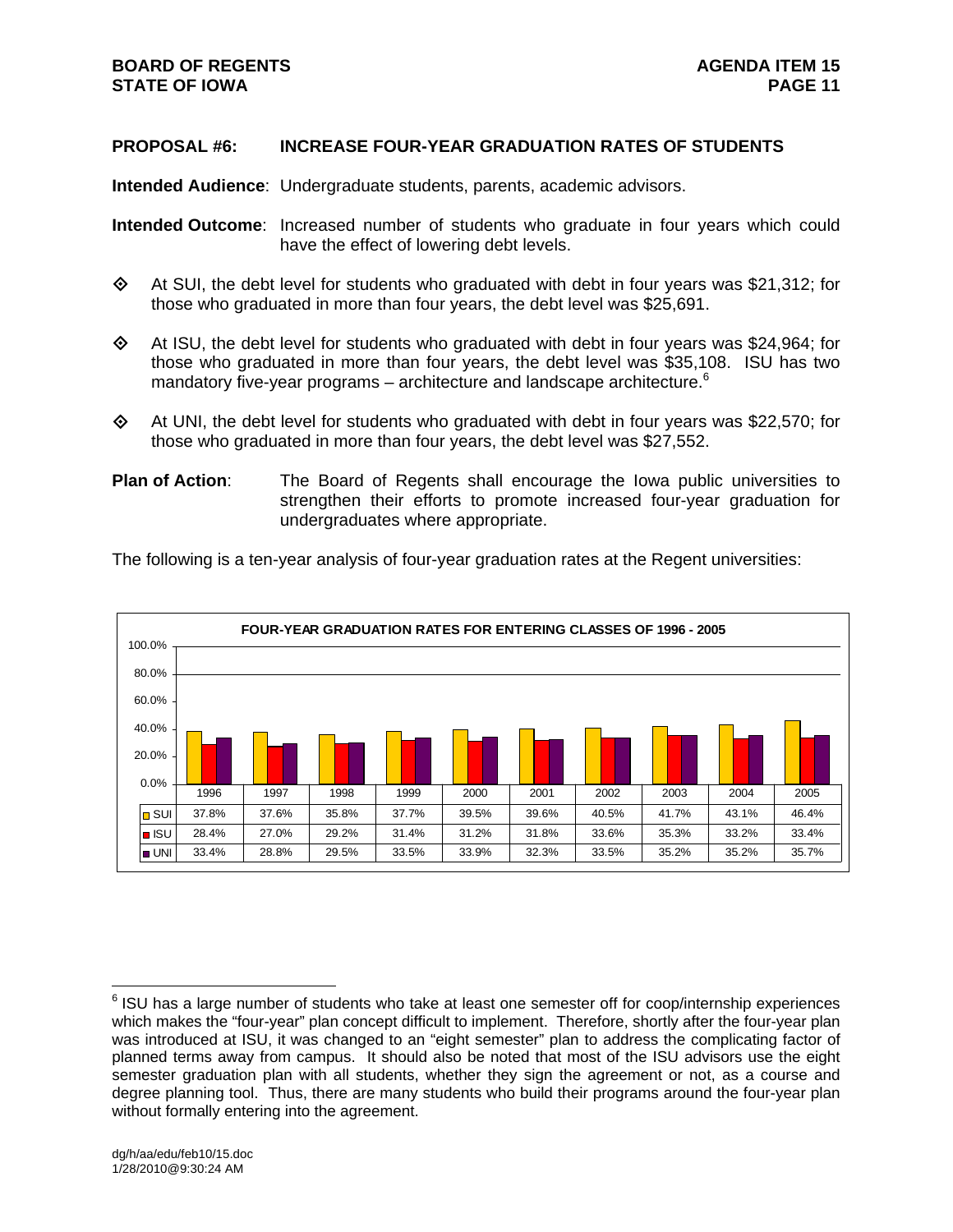**PROPOSAL #7: ADD FINANCIAL EDUCATION STAFF, AS NEEDED, TO THE FINANCIAL AID DEPARTMENT WHO ARE SPECIALISTS IN FINANCIAL EDUCATION AND DEBT COUNSELING FOR STUDENTS, ESPECIALLY THOSE STUDENTS WHO MUST RELY ON LOANS TO FINANCE THEIR EDUCATION** 

- **Intended Audience**: Iowa public university administrators.
- **Intended Outcome**: Sufficiently-sized and specialized staff to provide personal debt counseling and educational programming for prospective and enrolled students.
- **Plan of Action**: The Board of Regents shall encourage the public university administrators to develop a staffing model to accomplish the intended outcome.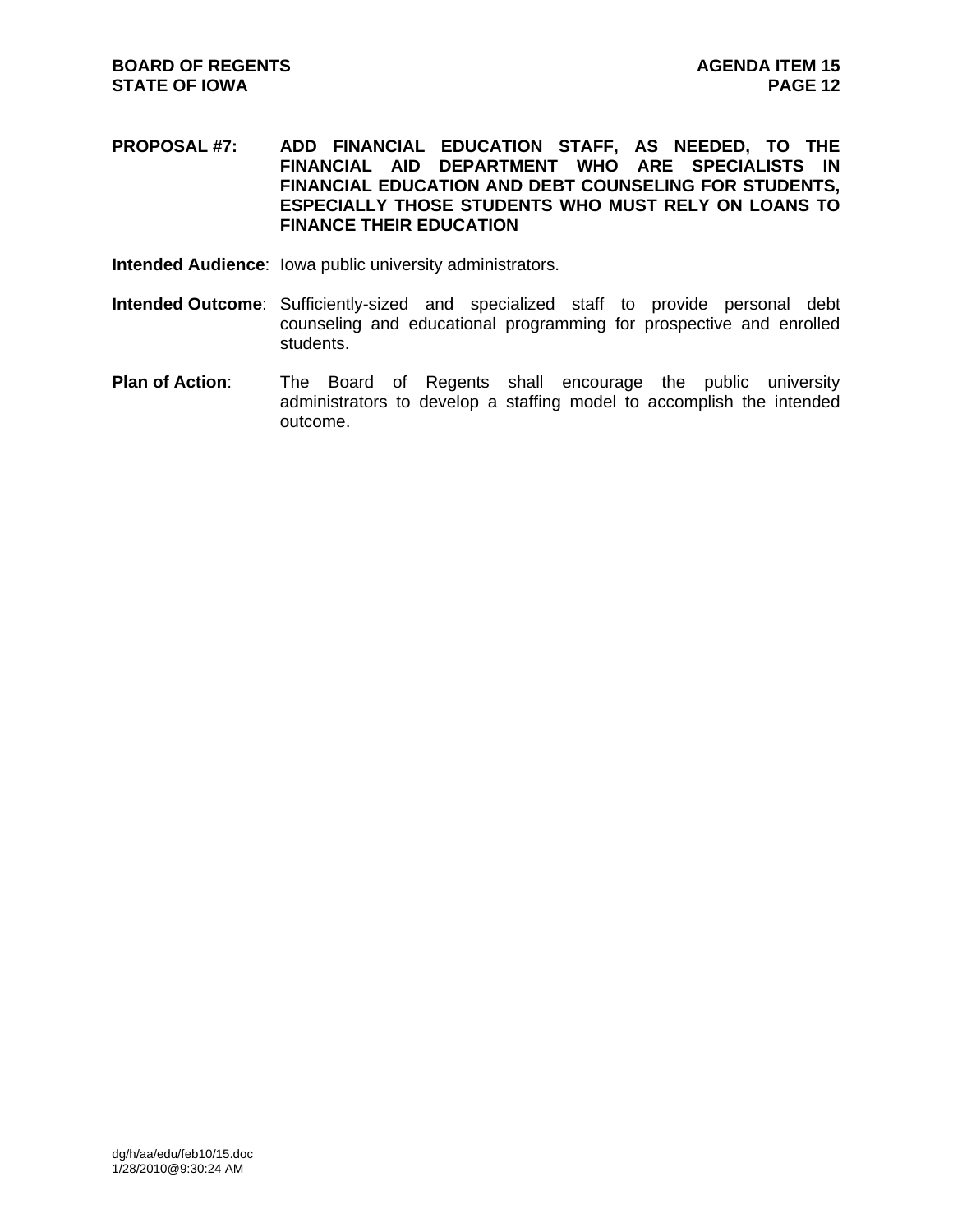### **PROPOSAL #8: REQUIRE ALL UNDERGRADUATE STUDENTS, INCLUDING TRANSFER STUDENTS, TO COMPLETE A FINANCIAL EDUCATION COMPONENT AS PART OF THEIR FIRST-YEAR EXPERIENCE**

- **Intended Audience**: Iowa public university administrators, students.
- **Intended Outcome**: A financially educated student population able to make better financial decisions.
- **Plan of Action**: The Board of Regents shall encourage the public university presidents to strengthen their plans requiring all undergraduate students, including transfer students, to complete a financial education component as part of their first-year experience. The plan should include best practices in financial education. As can be seen from the three studies listed below, financial education provided in a variety of settings has been shown to be effective in increasing knowledge and bringing about change in financial attitudes and behaviors.
- $\Diamond$  Danes et al. (1999)<sup>7</sup> assessed the impact of a high school financial planning curriculum on the financial knowledge, behavior, and self-efficacy of 4,107 teens nationally and reported that significant changes were found in financial knowledge, behavior, and self-efficacy both immediately after studying the curriculum and three months after completing the curriculum. Approximately 50% of the teens had gains in knowledge, 33% had gains in behavior, and 40% increased their confidence in managing their money.
- $\Diamond$  Lyons et al. (2006)<sup>8</sup> examined the relationship between total number of financial education lessons completed, prior financial experience, and improvement in individuals' financial behaviors. They found that financial education resulted in improved financial behaviors.
- $\Diamond$  Kratzer et al. (1998)<sup>9</sup> conducted a study at a chemical production company to investigate the effectiveness of workplace financial education. They found that since participating in the workshops, most workers reported that they made better financial decisions, had increased confidence when making investment decisions, changed their investment strategy by appropriately diversifying or being more aggressive in their investment choices, and had an improved financial situation. Most workshop participants took positive actions to improve their financial well being and were interested in attending more workshops on a variety of topics.

 $\overline{a}$ 

<sup>&</sup>lt;sup>7</sup> Danes, Sharon M., Catherine Huddleston-Casas, and Laurie Boyce. "Financial Planning Curriculum for Teens: Impact Evaluation." Financial Counseling and Planning, Volume 10(1), 1999.<br><sup>8</sup> Lyons, Angela C., Yunhee Chang, and Erik M. Scherpf. "Translating Financial Education into Behavior

Change for Low-Income Populations." Association for Financial Counseling and Planning Education 2006.

<sup>&</sup>lt;sup>9</sup> Kratzer, Constance Y. et al. "Financial Education in the Workplace: Results of a Research Study." Journal of Compensation and Benefits, Volume 14, Number 3.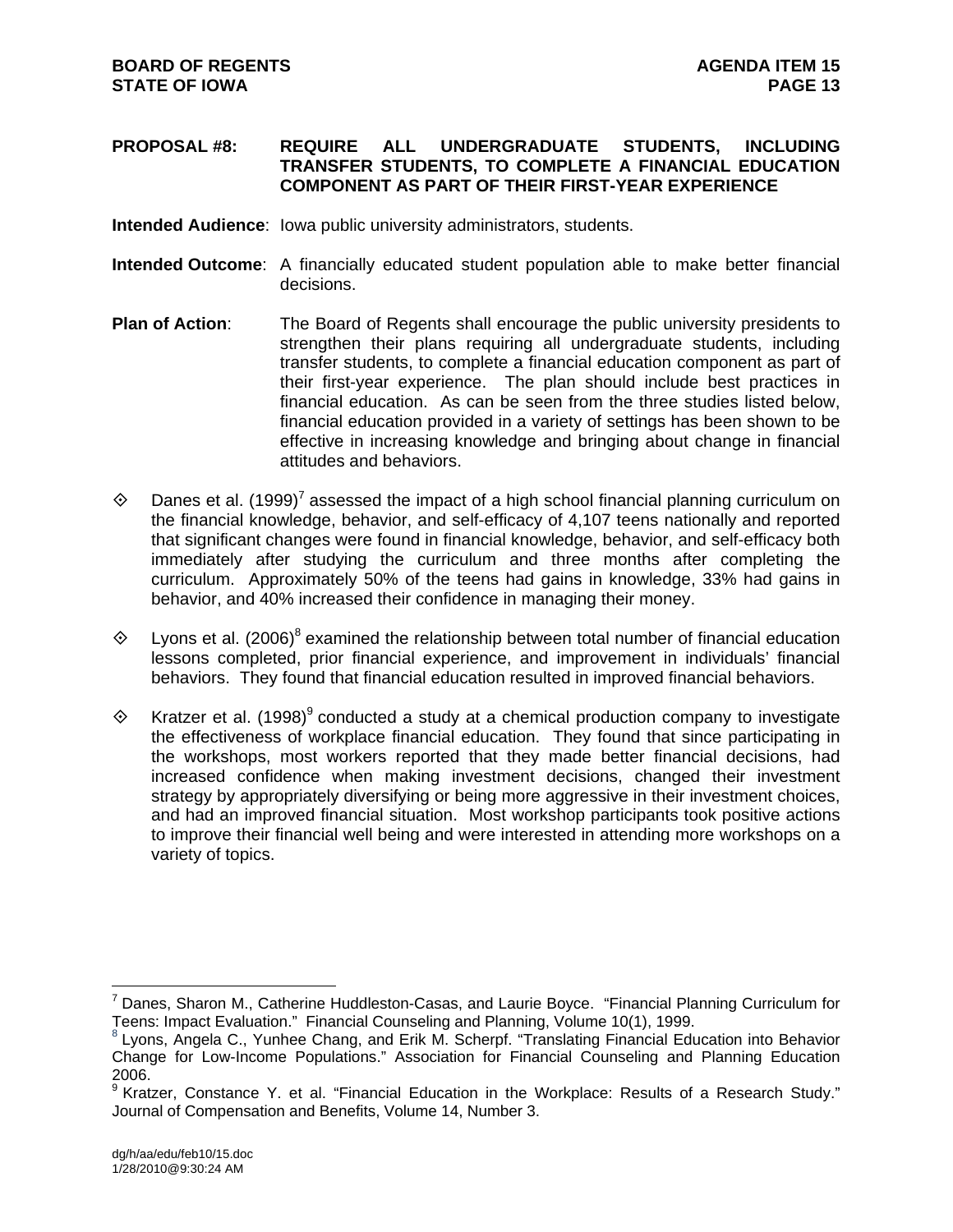# **BOARD OF REGENTS**<br> **BOARD OF REGENTS**<br> **STATE OF IOWA**<br> **ATTACHMENT A**

# **Access and Affordability Advisory Committee**

| University of Iowa             | Michael Currie - Student Government President              |
|--------------------------------|------------------------------------------------------------|
|                                | Lynette Marshall - Foundation President                    |
|                                | Doug True - Vice-President for Business and Finance        |
|                                | Mark Warner - Student Financial Aid Director               |
| <b>Iowa State University</b>   | Virginia Blackburn – Associate Professor, Management       |
|                                | Tahira Hira – Executive Assistant to the President (Chair) |
|                                | Roberta Johnson - Student Financial Aid Director           |
|                                | Warren Madden – Vice-President for Business and Finance    |
|                                | Dan Saftig - Foundation President                          |
|                                | Jonathan Turk - Student Government President               |
| University of Northern Iowa    | Bill Calhoun - Foundation President                        |
|                                | Adam Haselhuhn - Student Government President              |
|                                | Joyce Morrow - Student Financial Aid Director              |
|                                | Tom Schellhardt – Vice-President for Business and Finance  |
| <b>Board of Regents Office</b> | Diana Gonzalez - Chief Academic Officer                    |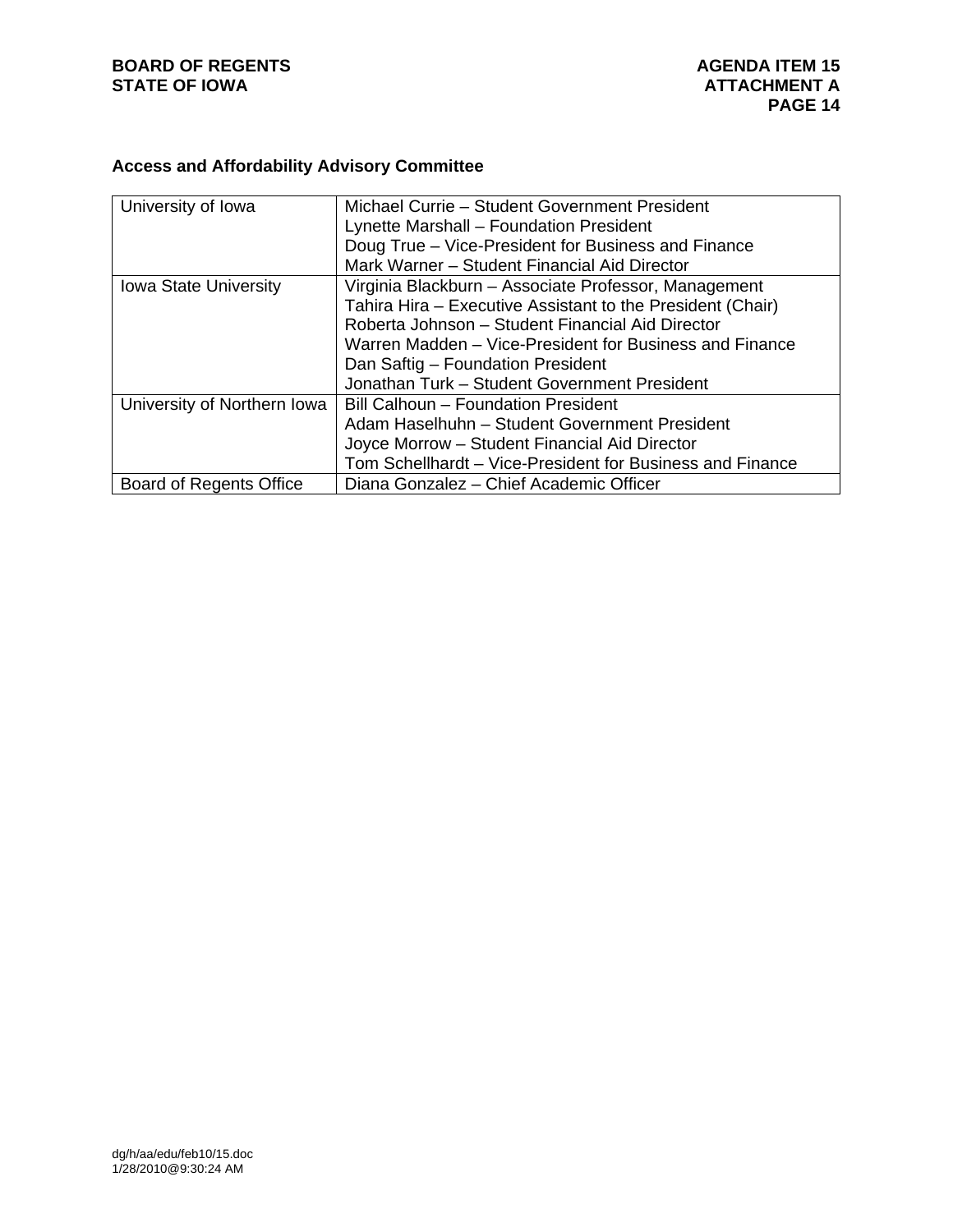# **Student Financial Aid Task Force Conclusions**

- $\Leftrightarrow$  There was intense marketing of private lowa Partnership Loans originated through the Iowa Student Loan Liquidity Corporation (ISL); frequently, the loans were marketed as the lowest-cost loans available to students even though that was not always the case. Furthermore, these marketing practices did not adequately promote federal loans or ensure that federal loan eligibility had been exhausted.<sup>10</sup>
- $\Leftrightarrow$  Median household income and median family income are lower in lowa than for the United States and many peer states.
- $\diamond$  Students at peer institutions are receiving more state grant aid than students at the Regent universities.
- $\diamond$  Decreases in state appropriations for the Regent universities earlier in the decade resulted in significant increases in tuition.
- $\diamond$  Students who do not qualify for either need-based or merit-based aid rely heavily on loan awards to finance their education.

#### **Task Force Recommendations**

- $\diamond$  Ensure that the tuition set-aside program keeps pace with tuition increases. Consider increasing the eligibility of resident students to qualify for need-based tuition set-aside dollars.
- Notify all parents of dependent students of their maximum eligibility under the Federal Parent Loan for Undergraduate Students (PLUS), a low interest federal loan that may help parents provide the financial support recommended by the FAFSA.
- Adhere to the new Iowa Code of Conduct (HF 2690) and the provisions of the Higher Education Opportunity Act, which includes provisions related to prohibited conduct, preferred lender arrangements, disclosures to borrowers, and self-certification.
- $\Diamond$  Build communication strategies to encourage new and continuing students to complete the Free Application for Federal Student Aid (FAFSA) annually.
	- $\Rightarrow$  The Higher Education Reauthorization Act aims to make financial aid application processes and forms more user-friendly for students and parents. Among other changes, it calls for fewer, more understandable questions on the FAFSA, requires the U.S. Department of Education (ED) to develop a model format for institutional federal aid offer forms that institutions provide to applicants, and directs ED to develop a system through which students can receive early estimates of the amount of aid they might be eligible to receive.
	- $\Rightarrow$  The College Cost Reduction and Access Act of 2007 allows the fixed interest rate for the subsidized Federal Stafford Loan for undergraduate students to decrease from the current rate of 6.8% to 3.4% by July 2011.

 $\overline{a}$ 

 $10$  Source: Report of the Iowa Attorney General, September 2008.